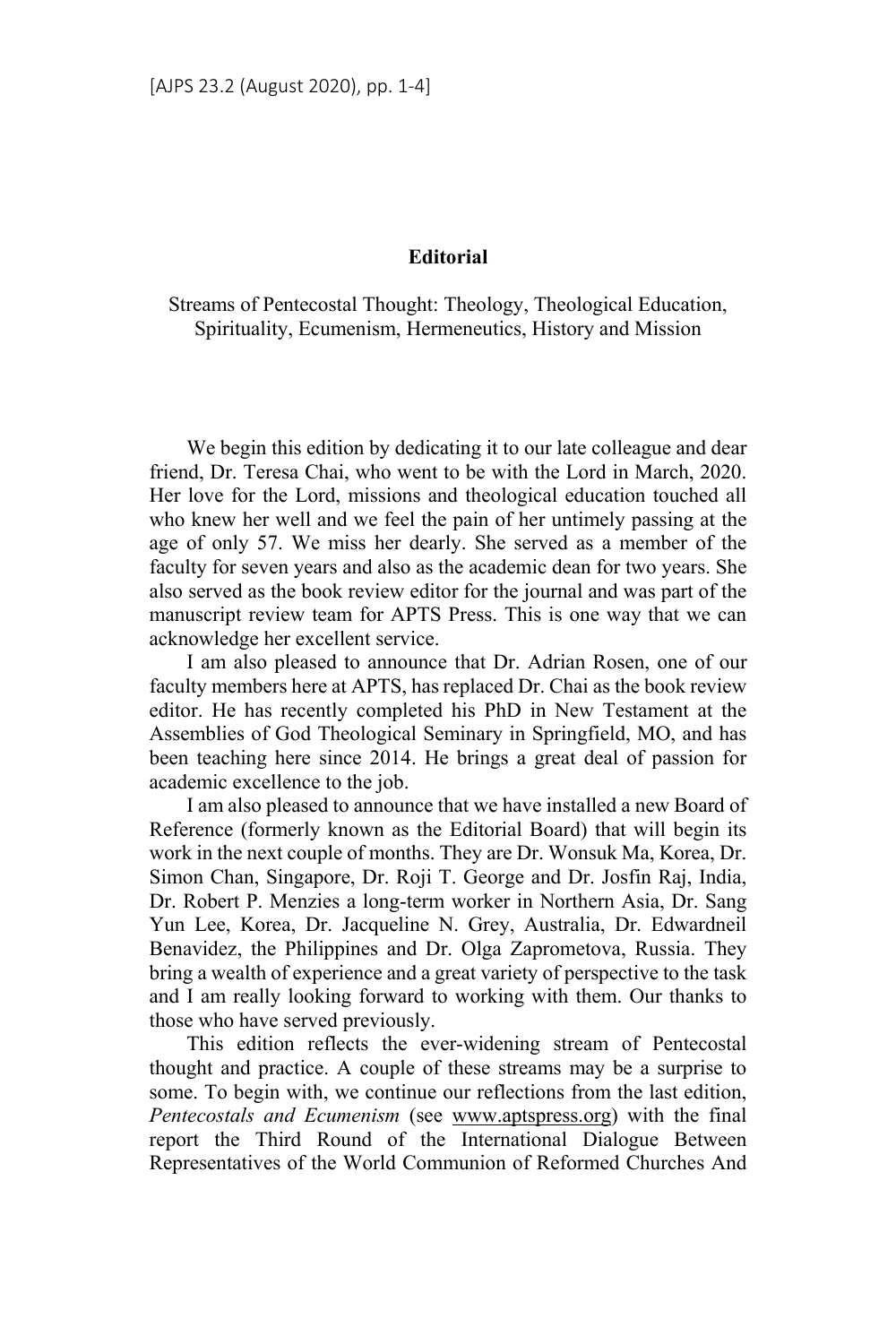Some Classical Pentecostal Churches and Leaders, 2014-2020, who concluded their discussions on our Baguio campus on October 23-30, 2019. This round, entitled *Called to God's Mission*, reflects the manner in which these traditions have approached the *Missio Dei*. In reading this, you will find a number of points of agreement and a number of points in which they diverge. The goal here is not to determine who is right and who might be wrong. The goal is to listen and learn from those who might have a different perspective.

The second article is by Giang-Son (pseudonym), a global worker in Vietnam, on the history of the Assemblies of God in Vietnam represents on of the great hallmarks in Pentecostal theology and missiology, the role of the Holy Spirit. Beginning with the early Catholic and Protestant missionaries to the current Assemblies of God movement, Morris traces the thread of how the Holy Spirit moved in each generation, including the era of the Vietnam War.

The third article, by Jason Morris, is a natural consequence of the first. When missionaries first came to Vietnam, the message they brought was cloaked in Western form. As the church grew and took root, the need arose to take another look at the message preached and how the understanding and the communication of the greatest story ever told needed to be recast in a way that would be understood, valued and accepted by the Vietnamese. This process of contextualization, while now a well traveled road, is just beginning to be looked at in Vietnam, according to Morris, who proceeds to lay out a framework through which it can be done.

Next, Amos Yong reviews the current situation of Pentecostal Theological Education, noting its Eurocentric orientation even in Majority World schools and asks if it will retain this orientation as the Pentecostal Movement moves forward into its second century. Then he proposes a new model of theological education that will not only address the needs of the Pentecostal Movement but also engage the broader Body of Christ as well. He begins by describing the "reigning western paradigm, then he sketches the general contours of our Pentecostal paradigm and will conclude by explicating some of the implications of this vision for Pentecostal theological Education in the Majority World.

Julie Ma's article follows. Here, she probes the impact of Pentecostal spirituality on churches outside of the Pentecostal tradition, specifically as it relates to the manifestation of divine healing, ministries of social concern and other things. As the discussion progresses, she probes as to whether there is an increasing openness between the various Pentecostals and other traditions.

Craig Keener's article, "Spirit Hermeneutics*,*" is a reprint of an original article published in the *Spiritus Journal* of ORU and is reprinted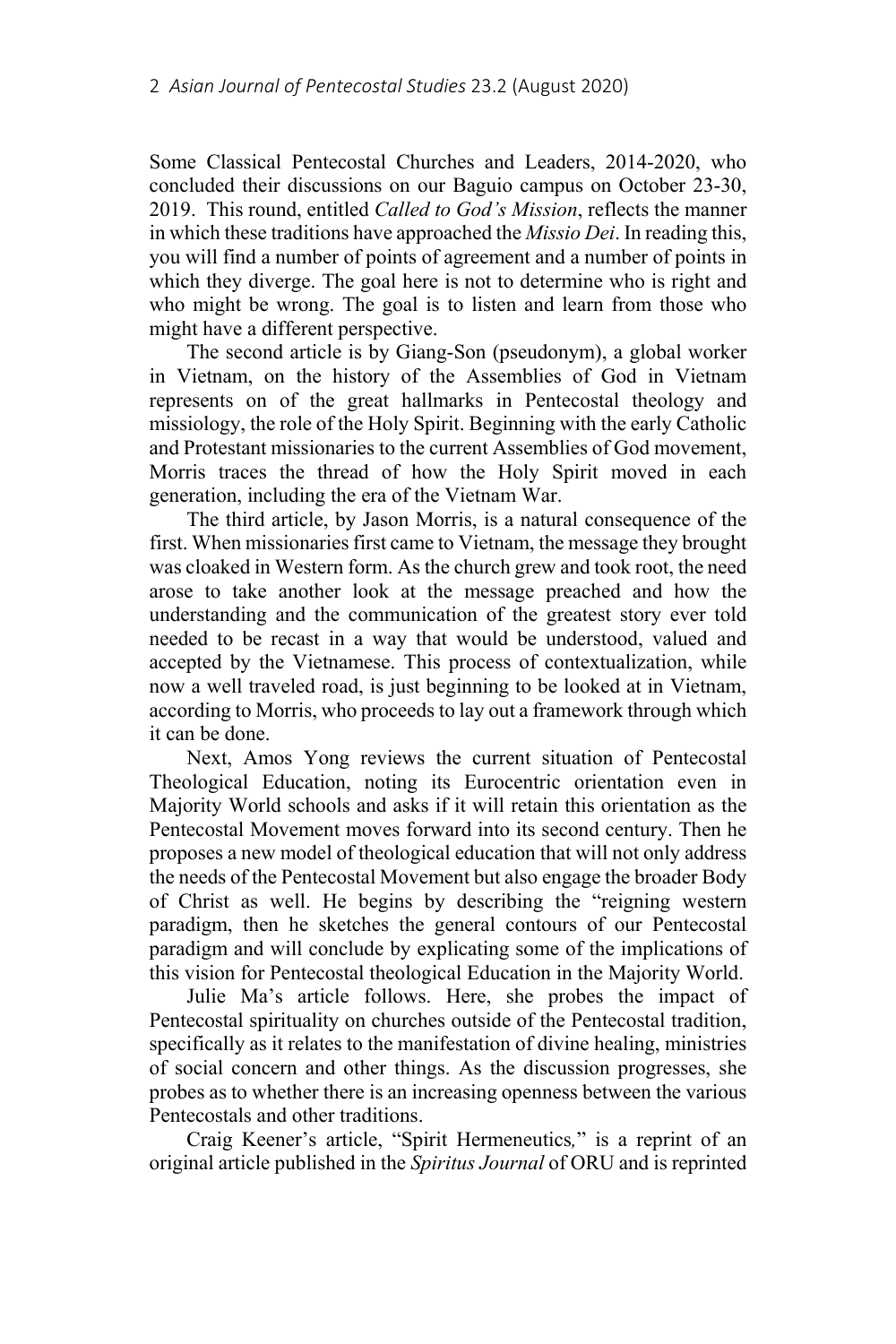here with the permission of *Spiritus* and the author. The original article was entitled "The Spirit and Biblical Interpretation," from *Spiritus: ORU Journal of Theology*: Vol. 4: No. 1. Here, Keener argues that we should seek to understand the biblical text according to how the original audience would have understood it, adding in the dangers of ignoring the original meaning of the text. Between these discussions, however, he emphasizes at fuller length an aspect of interpretation that typically receives much less emphasis in academic settings by considering hearing what the Spirit may be saying to churches today.

Finally, Robert Danielson, concludes this edition with an article focused mainly on the work of the Pentecost Bands in India. This group was initially a part of the Free Methodist Church, but had become independent by the time they arrived in India. However, their leader, Rev. Frank C. Hotle joined forces with Free Methodist missionaries Ernest and Phebe Ward to promote holiness through the Harvest Home Camp Meetings in India. They also functioned through their social work in caring for and educating orphans. This paper will conclude with some considerations about the relationship between the Pentecost Bands in India, the Wards, and the Pandita Ramabai's Mukti Mission.

I would likely to close this editorial with a few thoughts on Covid-19. The reasons for why God may have allowed this to happen are probably as numerous as the people who have expressed them. For me, I found great comfort in studying the book of Habakkuk, where the prophet railed against God as the Babylonian army tore Judah and Jerusalem apart, destroying the temple and taking most of the Israelites captive. God is neither bothered by Habakkuk's anger nor does he answer all of his questions. But in the end, the prophet responds with worship, trust and faith.

The impact of Covid-19 will be felt for months and perhaps even years to come. It may be that life as we have known it may be radically different from the past. We have a choice to respond with faith or fear. Most will likely experience some of both. Whatever the future looks like, God never changes and we can trust him.

With the current and future challenges that Covid-19 has and will bring upon us, it seems that many of us will be forced to rethink the way we do ministry. Many have already discovered new, creative ways of doing ministry, much of it online, and this trend will likely continue. May God bless us all as we continue to minister in ways that God has called us. Remember, the Covid-19, as bad as it is, is not the greatest crisis of our time. The greatest calamity of our day is that a substantial part of the world's 7.7 billion people have never had access to the gospel of Jesus Christ. Let's stay focused on that.